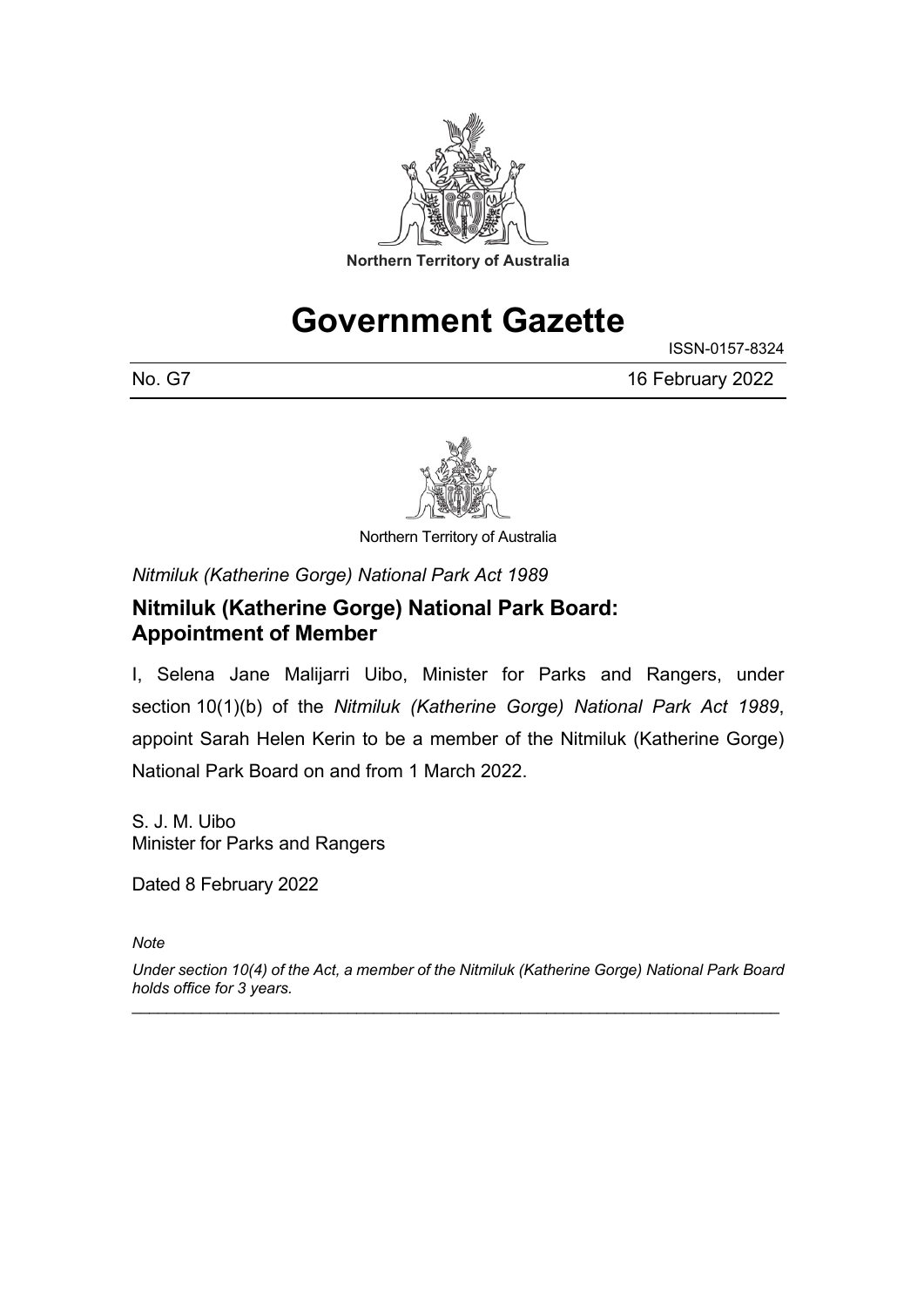# Northern Territory of Australia *Motor Vehicles Act 1949* and *Traffic Act 1987*

### **Exemption from** *Motor Vehicles Act 1949***,** *Traffic Act 1987* **and**  *Motor Vehicles (Standards) Regulations 2003*

I, Simon Phillip Saunders, the Registrar of Motor Vehicles, pursuant to section 135 of the *Motor Vehicles Act 1949* and section 43B of the *Traffic Act 1987*, and with reference to section 42 of the *Interpretation Act 1978*, hereby exempt the self-ride hire electric scooters described in the schedule (electric scooters), and the owners and riders of those electric scooters, from the registration, motor accident compensation contributions, vehicle standards and driver licensing requirements of the *Motor Vehicles Act 1949*, *Traffic Act 1987* and *Motor Vehicles (Standards) Regulations 2003*, subject to the following conditions:

- 1. A person may use or be permitted to use an electric scooter on a footpath, shared path or public place, if authorised to do so by the authority that has the care and control of the footpath, shared path or public place, and in accordance with any conditions imposed by the authority.
- 2. A person using an electric scooter must not travel along a road unless
	- (a) there is an obstruction on a footpath, nature strip, or shared path adjacent to the road (an adjacent area); and
	- (b) it is impracticable to travel on the adjacent area; and
	- (c) the electric scooter travels less than 50m along the road to avoid the obstruction.

For the purposes of this condition, *road* means an area that is used by the public and is developed for, or has as one of its main uses, the driving or riding of motor vehicles, and includes the shoulder of the road (within the meaning of Australian Road Rule 12(3)) but does not include a bicycle lane (within the meaning of Australian Road Rule 153(4)) marked on the road.

A person may cross a road on an electric scooter.

- 3. A person using an electric scooter on a footpath or shared path must
	- (a) keep to the left of the footpath or shared path unless it is impracticable to do so; and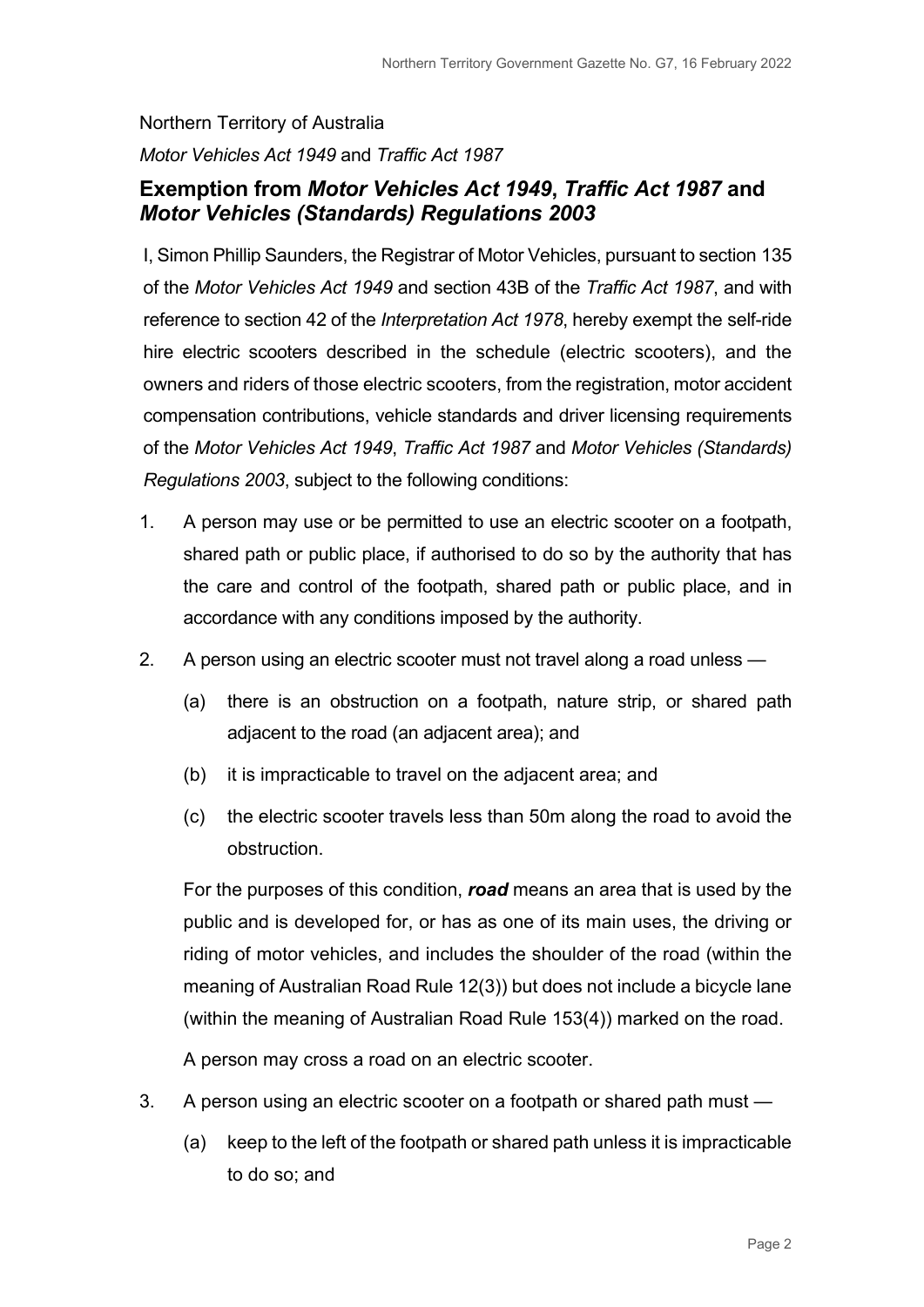- (b) give way to pedestrians on the footpath or shared path.
- 4. A person must not use or be permitted to use an electric scooter on the footpaths adjacent to Mitchell Street, between Peel Street and Knuckey Street, between the hours of 8pm and 6am.
- 5. A person using an electric scooter on a footpath or shared path must keep to the left of any oncoming pedestrian, bicycle rider or other electric scooter user on the path.
- 6. A person using an electric scooter must wear a bicycle helmet approved for the purposes of Australian Road Rule 256 and securely fitted and fastened on the user's head.
- 7. A person using an electric scooter must be at least 18 years of age.
- 8. A person using an electric scooter must not carry any other person on the electric scooter.
- 9. A person must not use or be permitted to use an electric scooter which when propelled by the motor, is capable of reaching a speed greater than 15km/h on level ground.
- 10. A person must not use or be permitted to use an electric scooter unless the electric scooter has a bell, horn or similar warning device in working order.
- 11. A person must not use or be permitted to use an electric scooter at night, or in hazardous weather conditions causing reduced visibility, unless the electric scooter, displays —
	- (a) a flashing or steady white light that is clearly visible for at least 200m from the front of the electric scooter; and
	- (b) a flashing or steady red light that is clearly visible for at least 200m from the rear of the electric scooter.
- 12. A person must not be permitted to use an electric scooter unless they have been made aware of the above conditions of use.
- 13. This exemption is granted to facilitate the use of self-ride hire electric scooters, that can be geo-fenced to control their range and speeds under an operator agreement between Neuron Mobility (Australia) Pty Ltd and the City of Darwin. It does not authorise the use of privately owned electric scooters.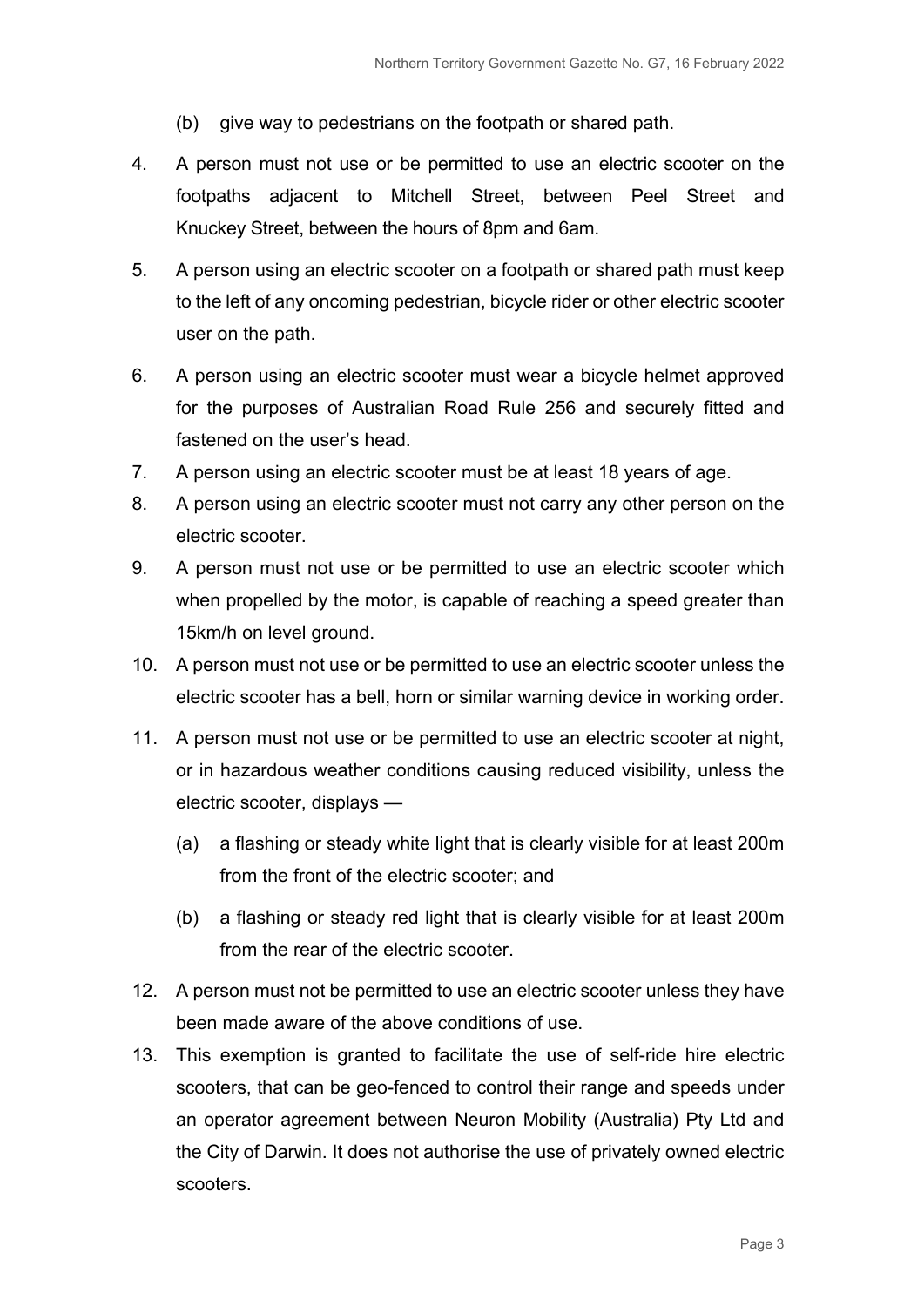- 14. Neuron Mobility (Australia) Pty Ltd, as the operator selected by the City of Darwin, must maintain public liability insurance for at least \$20 million whilst an operator agreement exists between the two parties.
- 15. This exemption shall be valid until 28 August 2022, and may be varied or revoked at any time at the discretion of the Registrar of Motor Vehicles.
- 16. Neuron as the operator selected by the City of Darwin must maintain a record of all data associated with the operation of self-ride hire electric scooters, and make that data available to the Registrar of Motor Vehicles.
- 17. A person using an electric scooter is only exempt from the registration, motor accident compensation contributions, vehicle standards and driver licensing requirements of the *Motor Vehicles Act 1949*, *Traffic Act 1987* and the *Motor Vehicles (Standards) Regulations 2003* while observing conditions 2-12. An electric scooter ridden in breach of those conditions is an unregistered motor vehicle, in respect of which no motor accident compensation contributions have been paid under Part V of the *Motor Vehicles Act 1949.*

Dated 9 February 2022

S. P. Saunders Registrar of Motor Vehicles

#### **Schedule – Electric scooters**

*Electric scooter* means a device that:

- a) has 2 wheels and a footboard supported by the wheels;
- b) is steered by handlebars;
- c) is designed to be used by a single person;
- d) is propelled by an electric motor;
- e) has an effective stopping system controlled by using brakes and / or motor control;
- f) when propelled by the motor, cannot reach a speed greater than 15km/h on level ground; and
- g) is offered to the public for hire by Neuron Mobility (Australia) Pty Ltd under an operator agreement with the City of Darwin.

\_\_\_\_\_\_\_\_\_\_\_\_\_\_\_\_\_\_\_\_\_\_\_\_\_\_\_\_\_\_\_\_\_\_\_\_\_\_\_\_\_\_\_\_\_\_\_\_\_\_\_\_\_\_\_\_\_\_\_\_\_\_\_\_\_\_\_\_\_\_\_\_\_\_\_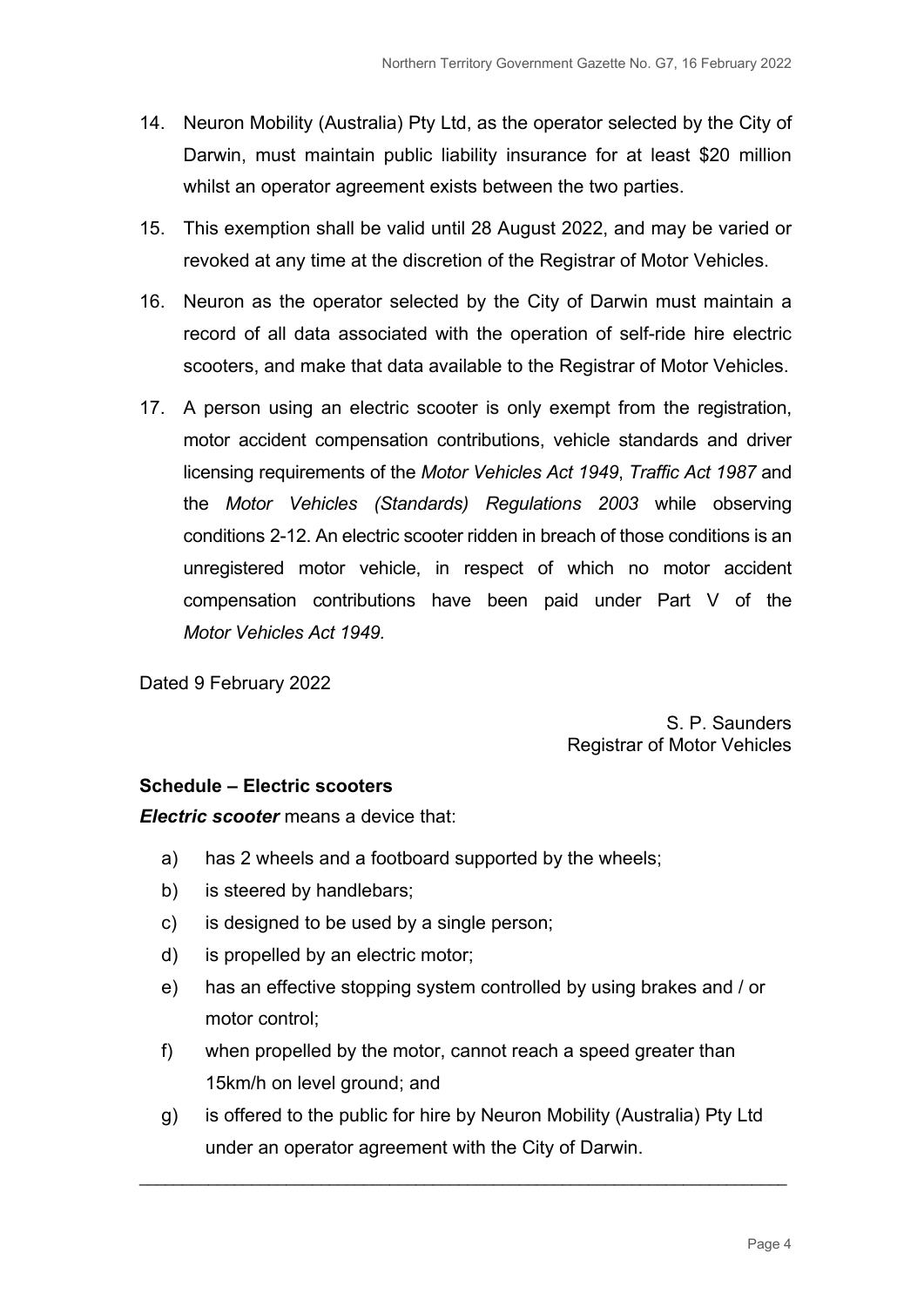#### Northern Territory of Australia

*Work Health and Safety (National Uniform Legislation) Act 2011*

### **Work Health and Safety Advisory Council Members – Expressions of Interest**

The Attorney-General and Minister for Justice invites nominations from interested persons within the Northern Territory who:

- Have a wide range of experience extending as far as possible across all major industry sectors in the Territory.
- As far as practicable, consist of representatives of organization's representing employers or organization's representing employees.

The Work Health and Safety Advisory Council comprises of no more than ten members appointed by the Minister and a member constituting the Authority.

The Council has the following functions:

- (a) to keep under review the operation of the Act;
- (b) to make recommendations to the Minister on possible changes to:
	- (i) the administration of the Act; or
	- (ii) standards of work health and safety in the Territory;
- (c) at the request of the Minister, to investigate and report to the Minister on matters relating to work health and safety; and
- (d) to perform any other advisory functions relating to work health and safety as the Minister directs.

An appointed member holds office for the period, not exceeding two years, specified in the appointment. Sitting fees are available to members.

Please forward your written application to:

Secretariat for Work Health and Safety Advisory Council

Department of Attorney-General and Justice

GPO Box 1722

Darwin NT 0801

Email: [agd.ntworksafeadministration@nt.gov.au](mailto:agd.ntworksafeadministration@nt.gov.au)

For enquiries contact the Council Secretariat on telephone: 8999 5120 or via email.

\_\_\_\_\_\_\_\_\_\_\_\_\_\_\_\_\_\_\_\_\_\_\_\_\_\_\_\_\_\_\_\_\_\_\_\_\_\_\_\_\_\_\_\_\_\_\_\_\_\_\_\_\_\_\_\_\_\_\_\_\_\_\_\_\_\_\_\_\_\_\_\_\_\_\_

**Applications close: Three weeks from date of advertising.**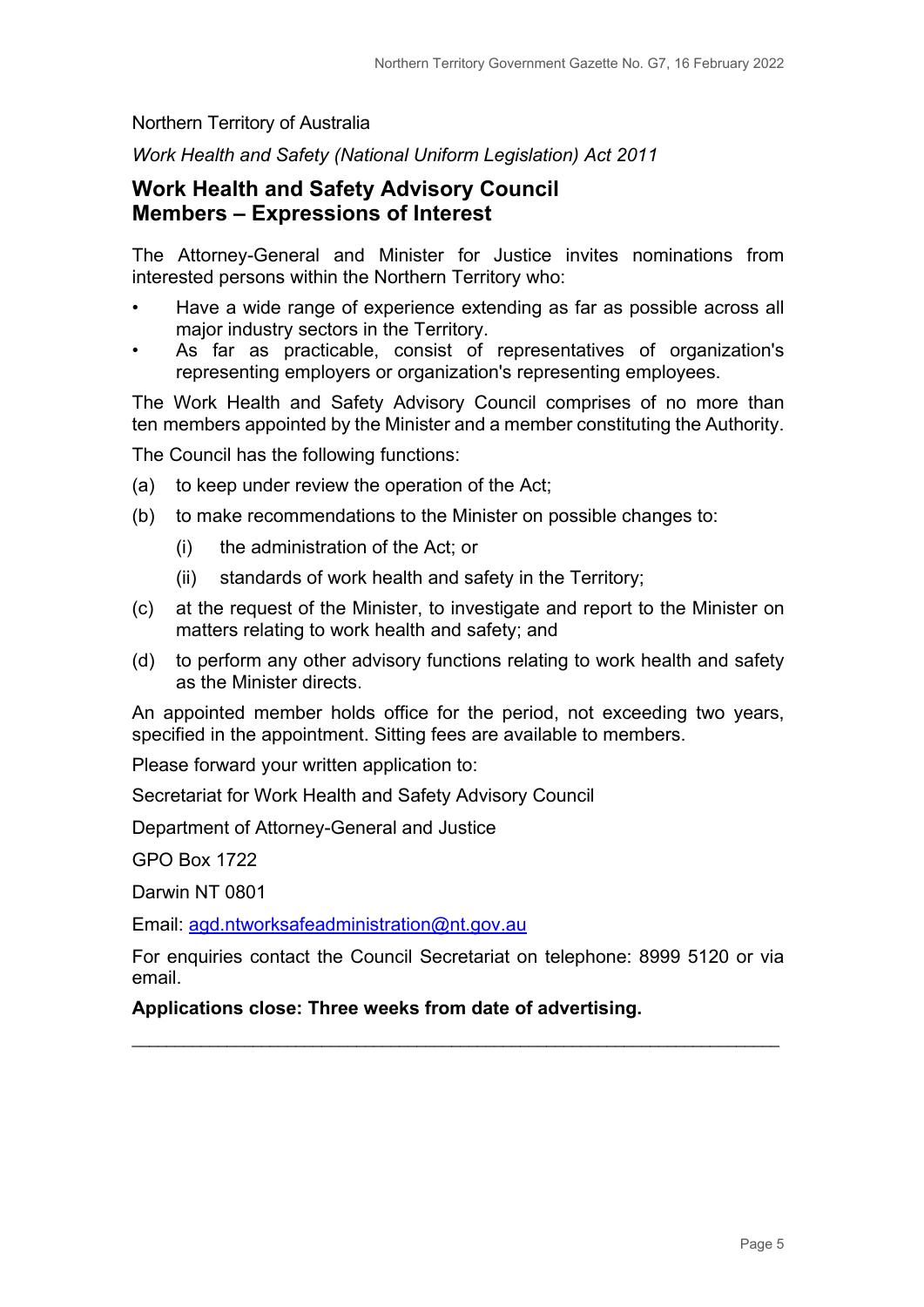Northern Territory of Australia

*Traffic Act 1987*

*Traffic Regulations 1999*

### **Authorised Operators of Prescribed Breath Analysis Instrument Drug Analysis Instrument**

I, Lauren Hill APM, Acting Commander, College Command, in pursuance of:

Section 27B (2) of the *Traffic Act 1989*,

Being of the opinion that each member of the Police Force whose name appears in the attached Schedule is: -

- (a) trained in the use of a prescribed drug analysis instrument known as the Drager DrugTest 5000; and
- (b) capable of using the prescribed instruments correctly,

Authorise those members of the Police Force to use the prescribed: Drug Analysis instrument, For the purpose of the *Traffic Act 1989.*

Dated this 8 day of February 2022

Lauren Hill APM Acting Commander College Command

#### **Schedule**

| Surname              | <b>Given Names</b>       |
|----------------------|--------------------------|
| Drager DrugTest 5000 |                          |
| Duggan               | <b>Andrew James</b>      |
| Edinborough          | Grant                    |
| Gerbicz-Fisher       | Jason Paull              |
| Maxwell              | <b>Brad Stuart</b>       |
| <b>Rhodes</b>        | <b>Christopher James</b> |
| Walker               | <b>Shane Marcus</b>      |
| George               | <b>Nicholas Richard</b>  |
| Plumeier             | <b>Brett</b>             |
|                      |                          |